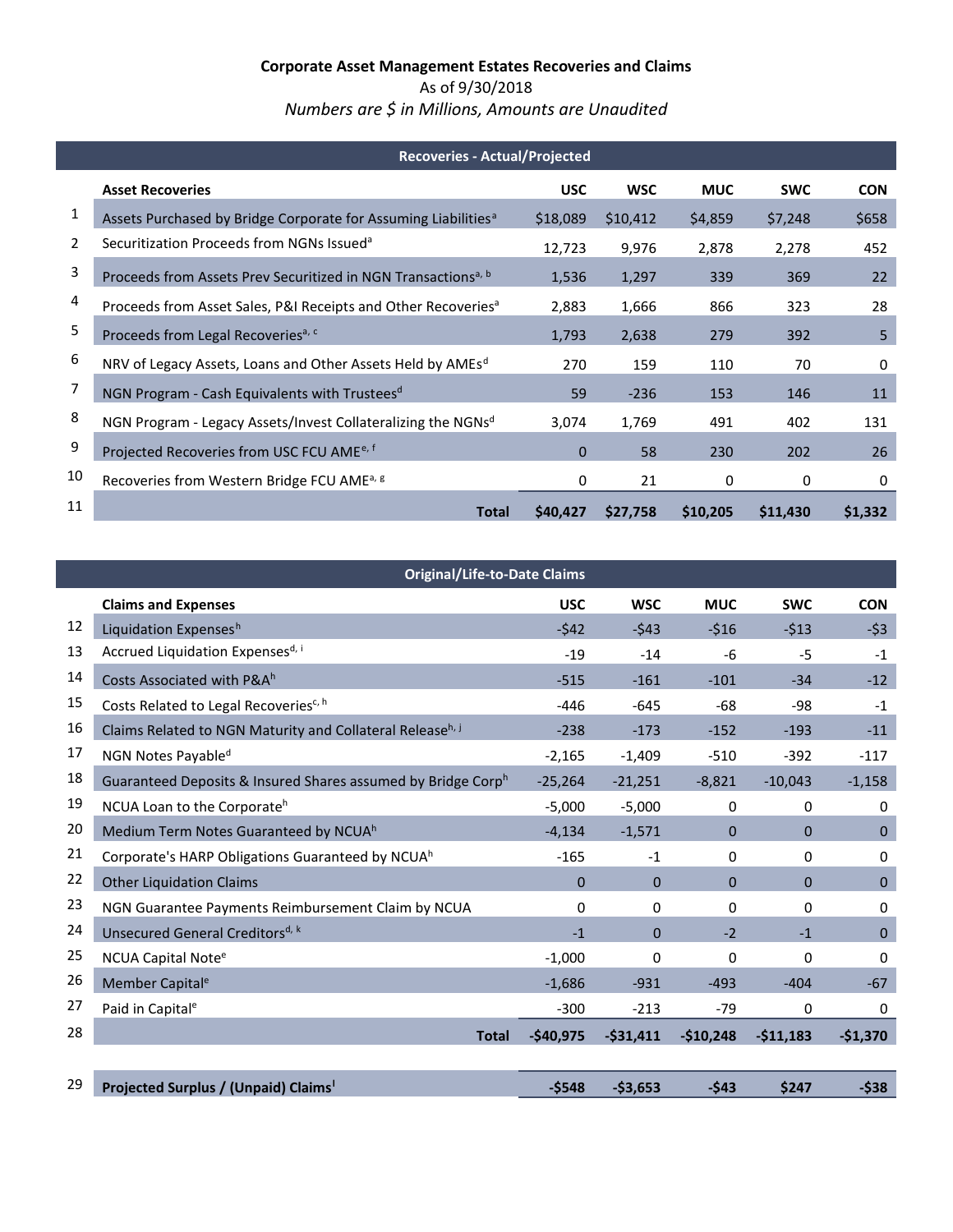As of 9/30/2018 *Numbers are \$ in Millions, Amounts are Unaudited*

|    | <b>Original/Life-to-Date Claims</b> |            |            |            |            |            |  |  |  |
|----|-------------------------------------|------------|------------|------------|------------|------------|--|--|--|
|    | <b>Claims Synopsis</b>              | <b>USC</b> | <b>WSC</b> | <b>MUC</b> | <b>SWC</b> | <b>CON</b> |  |  |  |
| 30 | <b>Claims Received</b>              | $-540,975$ | $-531,411$ | $-510,248$ | $-511,183$ | $-$1,370$  |  |  |  |
| 31 | Claims Paid                         | 36,805     | 26,009     | 9,160      | 10,383     | 1,164      |  |  |  |
| 32 | <b>Net Claims Outstanding</b>       | $-54,170$  | $-55,402$  | $-51,088$  | $-5801$    | $-5206$    |  |  |  |
| 33 | <b>Projected Claims Payments</b>    | 3,622      | 1,749      | 1,045      | 801        | 167        |  |  |  |
| 24 | Projected Liquidating Dividend      | 0          | 0          | 0          | 247        | 0          |  |  |  |
| 35 | Projected Unpaid Claims'            | $-5548$    | $-53,653$  | $-543$     | \$247      | $-538$     |  |  |  |

| <b>Fiduciary Assets and Liabilities</b> |                                                    |             |            |             |            |             |  |  |
|-----------------------------------------|----------------------------------------------------|-------------|------------|-------------|------------|-------------|--|--|
|                                         | <b>Fiduciary Assets</b>                            | <b>USC</b>  | <b>WSC</b> | <b>MUC</b>  | <b>SWC</b> | <b>CON</b>  |  |  |
| 36                                      | Cash and Cash Equivalents                          | \$278       | $-5236$    | \$214       | \$373      | \$11        |  |  |
| 37                                      | Legacy Assets                                      | 270         | 148        | 71          | 70         | 0           |  |  |
| 38                                      | Legacy Assets/Investments Collateralizing the NGNs | 3,074       | 1,769      | 491         | 402        | 131         |  |  |
| 39                                      | Loans                                              | 0           | 11         | 39          | 0          | 0           |  |  |
| 40                                      | <b>Receivable from AMEs</b>                        | $\mathbf 0$ | 0          | $\mathbf 0$ | $\Omega$   | $\mathbf 0$ |  |  |
| 41                                      | <b>Other Fiduciary Assets</b>                      | 0           | 0          | 0           | $\Omega$   | 0           |  |  |
| 42                                      | <b>Total Fiduciary Assets</b>                      | \$3,622     | \$1,692    | \$814       | \$846      | \$142       |  |  |

|    | <b>Fiduciary Liabilities</b>               |              |             |                |          |              |
|----|--------------------------------------------|--------------|-------------|----------------|----------|--------------|
| 43 | <b>Accrued Expenses and Payables</b>       | $-519$       | $-514$      | -\$6           | -\$5     | $-51$        |
| 44 | <b>NGNs</b>                                | $-2,165$     | $-1,409$    | -510           | $-392$   | $-117$       |
| 45 | Due to NGN Trusts                          | $\Omega$     | $\mathbf 0$ | $\overline{0}$ | $\Omega$ | $\mathbf{0}$ |
| 46 | <b>Unsecured Claims</b>                    | 0            | 0           | 0              | 0        | $\Omega$     |
| 47 | Due to NCUSIF <sup>m</sup>                 | $\mathbf{0}$ | $-2,835$    | 0              | $\Omega$ | $-21$        |
| 48 | <b>Total Fiduciary Liabilities</b>         | $-52,184$    | $-54,258$   | $-5515$        | -\$397   | $-$139$      |
|    |                                            |              |             |                |          |              |
| 49 | Total Fiduciary Net Assets / (Liabilities) | \$1,438      | $-52,566$   | \$299          | \$449    | \$3          |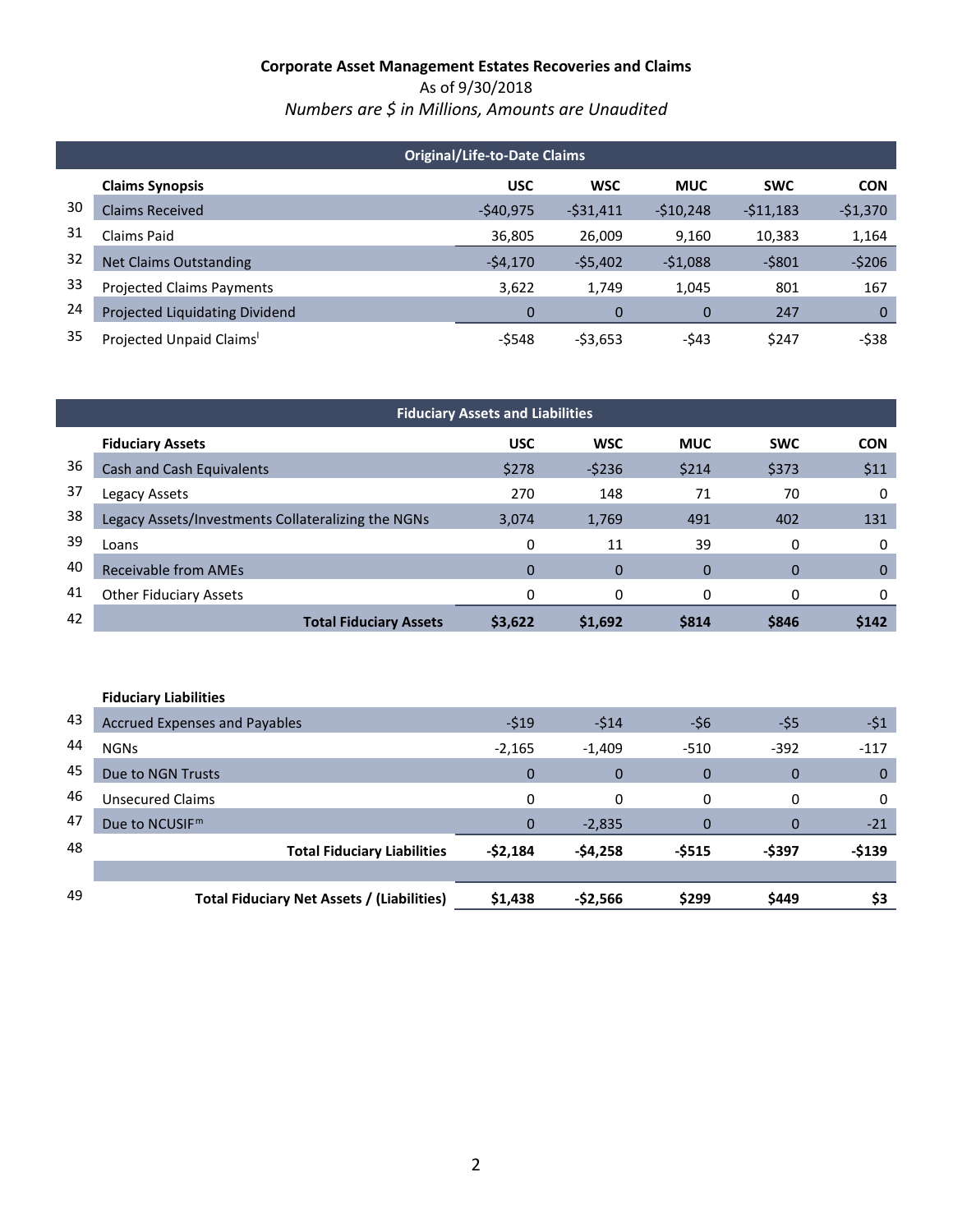As of 9/30/2018

# *Numbers are \$ in Millions, Amounts are Unaudited*

| Analysis of Claim Payments <sup>n</sup>                  |                                |            |            |            |            |            |  |  |
|----------------------------------------------------------|--------------------------------|------------|------------|------------|------------|------------|--|--|
| <b>B1 - Liquidation Expenses</b>                         |                                | <b>USC</b> | <b>WSC</b> | <b>MUC</b> | <b>SWC</b> | <b>CON</b> |  |  |
|                                                          | <b>Original Amount</b>         | \$1,260    | \$1,035    | \$343      | \$344      | \$28       |  |  |
|                                                          | Amount Paid to Date            | $-1,241$   | $-1,021$   | $-337$     | $-339$     | $-27$      |  |  |
|                                                          | <b>Current Unpaid Balance</b>  | \$19       | \$14       | \$6        | \$5        | \$1        |  |  |
|                                                          | Projected Repayment            | $-19$      | $-14$      | -6         | $-5$       | $-1$       |  |  |
|                                                          | <b>Projected Amount Unpaid</b> | \$0        | \$0        | \$0        | \$0        | \$0\$      |  |  |
| <b>B2 -Wages and Salaries</b>                            |                                |            |            |            |            |            |  |  |
|                                                          | <b>Original Amount</b>         | \$0        | \$0        | \$0        | \$0        | \$0\$      |  |  |
|                                                          | Amount Paid to Date            | 0          | 0          | 0          | 0          | 0          |  |  |
|                                                          | <b>Current Unpaid Balance</b>  | \$0        | \$0        | \$0        | \$0        | \$0        |  |  |
|                                                          | Projected Repayment            | 0          | 0          | 0          | 0          | 0          |  |  |
|                                                          | <b>Projected Amount Unpaid</b> | \$0        | \$0        | \$0        | \$0        | \$0\$      |  |  |
| <b>B4 - Due to Government<sup>o</sup></b>                |                                |            |            |            |            |            |  |  |
|                                                          | <b>Original Amount</b>         | \$34,550   | \$27,601   | \$8,459    | \$9,772    | \$1,127    |  |  |
|                                                          | Amount Paid to Date            | $-34,550$  | $-24,988$  | $-8,459$   | $-9,772$   | $-1,127$   |  |  |
|                                                          | <b>Current Unpaid Balance</b>  | \$0        | \$2,613    | \$0        | \$0        | \$0\$      |  |  |
|                                                          | Projected Repayment            | 0          | $-326$     | 0          | 0          | 0          |  |  |
|                                                          | Projected Amount Unpaid        | \$0        | \$2,287    | \$0        | \$0        | \$0\$      |  |  |
| <b>B5 - Due to General Creditorsk</b>                    |                                |            |            |            |            |            |  |  |
|                                                          | <b>Original Amount</b>         | \$1        | \$0        | \$2        | \$1        | \$0\$      |  |  |
|                                                          | Amount Paid to Date            | $-1$       | 0          | $-2$       | $-1$       | 0          |  |  |
|                                                          | <b>Current Unpaid Balance</b>  | \$0        | \$0        | \$0        | \$0\$      | \$0\$      |  |  |
|                                                          | Projected Repayment            | 0          | 0          | 0          | 0          | 0          |  |  |
|                                                          | <b>Projected Amount Unpaid</b> | \$0\$      | \$0\$      | \$0        | \$0        | \$0        |  |  |
| B6 - Due to NCUA for Insured Shares Payment <sup>p</sup> |                                |            |            |            |            |            |  |  |
|                                                          | <b>Original Amount</b>         | \$13       | \$221      | \$363      | \$271      | \$31       |  |  |
|                                                          | Amount Paid to Date            | $-13$      | 0          | $-363$     | $-271$     | $-10$      |  |  |
|                                                          | <b>Current Unpaid Balance</b>  | \$0        | \$221      | \$0        | \$0\$      | \$21       |  |  |
|                                                          | Projected Repayment            | $\pmb{0}$  | 0          | $\pmb{0}$  | 0          | $-21$      |  |  |
|                                                          | <b>Projected Amount Unpaid</b> | \$0        | \$221      | \$0        | \$0        | \$0\$      |  |  |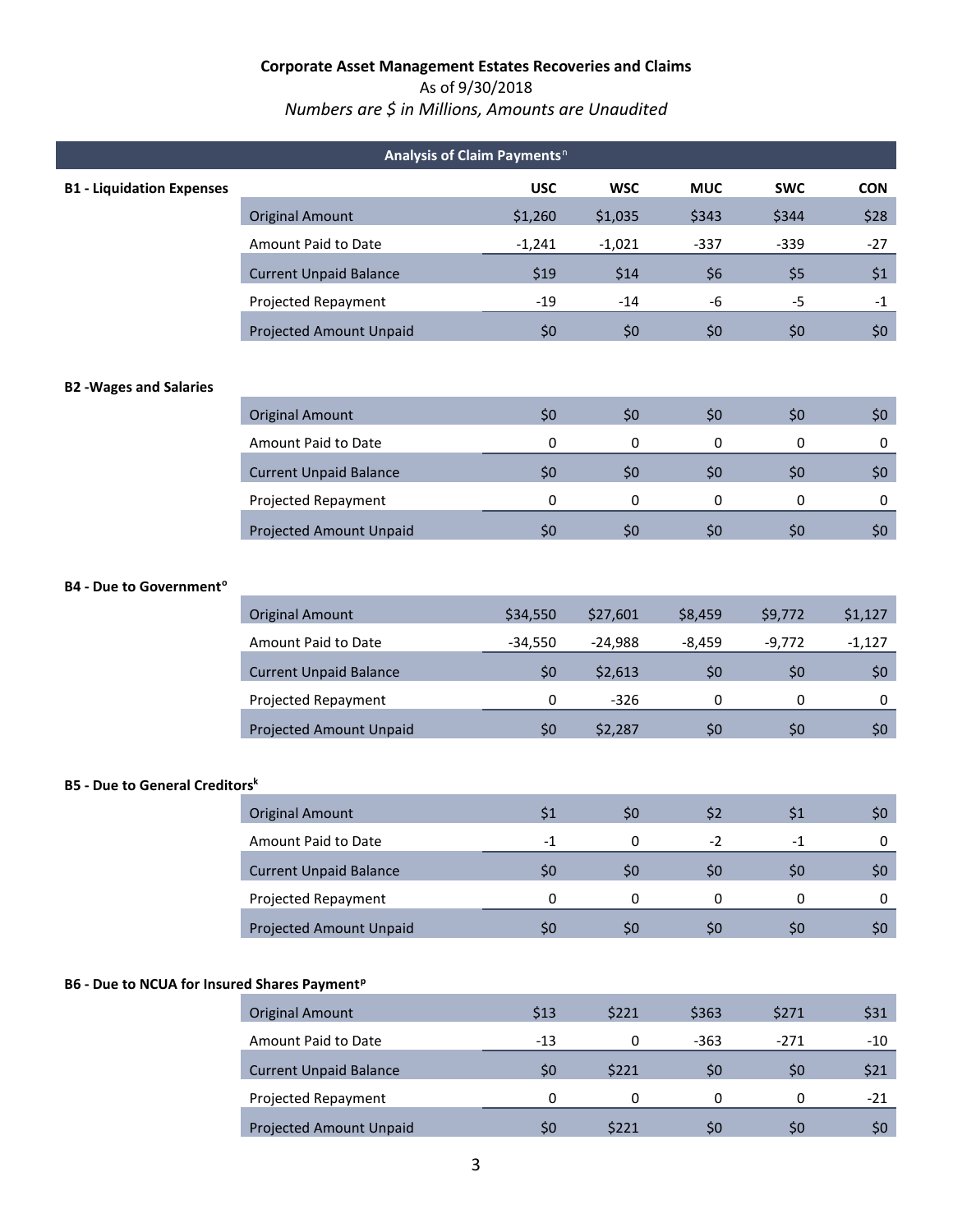### As of 9/30/2018

*Numbers are \$ in Millions, Amounts are Unaudited*

## **A[n](#page-4-19)alysis of Claim Payments**<sup>n</sup>

| <b>B6.5 - USC Capital Note</b>              |                                | <b>USC</b> | <b>WSC</b>  | <b>MUC</b> | <b>SWC</b>  | <b>CON</b> |
|---------------------------------------------|--------------------------------|------------|-------------|------------|-------------|------------|
|                                             | <b>Original Amount</b>         | \$1,000    | \$0         | \$0        | \$0         | \$0        |
|                                             | Amount Paid to Date            | $-1,000$   | $\mathbf 0$ | 0          | 0           | 0          |
|                                             | <b>Current Unpaid Balance</b>  | \$0        | \$0         | \$0        | \$0         | \$0        |
|                                             | Projected Repayment            | 0          | $\mathbf 0$ | 0          | $\mathbf 0$ | 0          |
|                                             | Projected Amount Unpaid        | \$0        | \$0         | \$0        | \$0         | \$0        |
|                                             |                                |            |             |            |             |            |
| <b>B7 - Membership Capital<sup>9</sup></b>  |                                |            |             |            |             |            |
|                                             | <b>Original Amount</b>         | \$1,686    | \$931       | \$493      | \$404       | \$67       |
|                                             | Amount Paid to Date            | 0          | 0           | 0          | 0           | 0          |
|                                             | <b>Current Unpaid Balance</b>  | \$1,686    | \$931       | \$493      | \$404       | \$67       |
|                                             | Projected Repayment            | $-1,438$   | $\mathbf 0$ | $-493$     | $-404$      | $-29$      |
|                                             | <b>Projected Amount Unpaid</b> | \$248      | \$931       | \$0        | \$0         | \$38       |
|                                             |                                |            |             |            |             |            |
| B9 - Paid In Capital <sup>q</sup>           |                                |            |             |            |             |            |
|                                             | <b>Original Amount</b>         | \$300      | \$213       | \$79       | \$0         | \$0        |
|                                             | Amount Paid to Date            | 0          | 0           | 0          | $\pmb{0}$   | $\pmb{0}$  |
|                                             | <b>Current Unpaid Balance</b>  | \$300      | \$213       | \$79       | \$0         | \$0        |
|                                             | Projected Repayment            | 0          | 0           | $-37$      | 0           | 0          |
|                                             | Projected Amount Unpaid        | \$300      | \$213       | \$43       | \$0         | \$0        |
|                                             |                                |            |             |            |             |            |
| Potential Liquidating Dividend <sup>r</sup> |                                |            |             |            |             |            |
|                                             |                                | \$0        | \$0         | \$0        | \$247       | \$0        |

Disclaimer: All projections are point in time estimates based on best available information and are subject to change. This report provides data on AMEs with depleted member capital and does not include information related to USC Bridge.